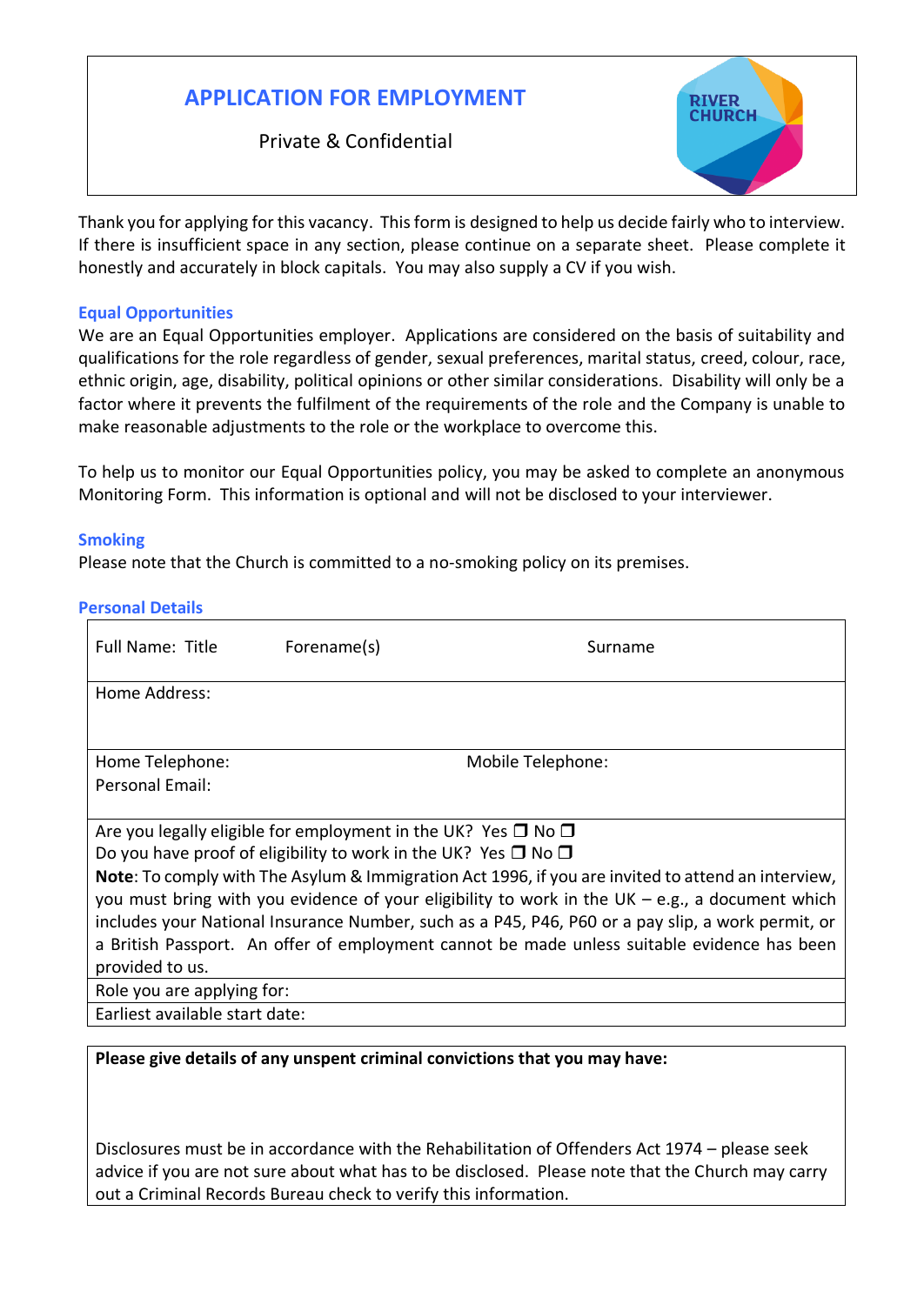## **Employment**

Please list below your present and past employment, beginning with your most recent position.

| <b>Name &amp; Address of Employer:</b> |     |                                     |  |  |
|----------------------------------------|-----|-------------------------------------|--|--|
|                                        |     |                                     |  |  |
|                                        |     |                                     |  |  |
| Dates of                               |     | Name and Job Title of your Manager: |  |  |
| Employment                             |     |                                     |  |  |
|                                        |     |                                     |  |  |
| <b>Starting Salary £</b>               |     | Your Job Title:                     |  |  |
| Leaving Salary £                       |     | <b>Business Telephone:</b>          |  |  |
| Your reason for leaving:               |     | Type of Business:                   |  |  |
|                                        |     |                                     |  |  |
|                                        |     |                                     |  |  |
| Description of the work that you did:  |     |                                     |  |  |
|                                        |     |                                     |  |  |
|                                        |     |                                     |  |  |
|                                        |     |                                     |  |  |
| <b>Name &amp; Address of Employer:</b> |     |                                     |  |  |
|                                        |     |                                     |  |  |
|                                        |     |                                     |  |  |
| Dates of<br>From:                      | To: | Name and Job Title of your Manager: |  |  |
| Employment                             |     |                                     |  |  |
|                                        |     |                                     |  |  |
| <b>Starting Salary £</b>               |     | Your Job Title:                     |  |  |
| Leaving Salary £                       |     | <b>Business Telephone:</b>          |  |  |
| Your reason for leaving:               |     | Type of Business:                   |  |  |
|                                        |     |                                     |  |  |
|                                        |     |                                     |  |  |
| Description of the work that you did:  |     |                                     |  |  |
|                                        |     |                                     |  |  |
|                                        |     |                                     |  |  |
| <b>Name &amp; Address of Employer:</b> |     |                                     |  |  |
|                                        |     |                                     |  |  |
|                                        |     |                                     |  |  |
| Dates of<br>From:                      | To: | Name and Job Title of your Manager: |  |  |
| Employment                             |     |                                     |  |  |
|                                        |     |                                     |  |  |
| <b>Starting Salary £</b>               |     | Your Job Title:                     |  |  |
| Leaving Salary £                       |     | <b>Business Telephone:</b>          |  |  |
| Your reason for leaving:               |     | Type of Business:                   |  |  |
|                                        |     |                                     |  |  |
|                                        |     |                                     |  |  |
| Description of the work that you did:  |     |                                     |  |  |
|                                        |     |                                     |  |  |
|                                        |     |                                     |  |  |
|                                        |     |                                     |  |  |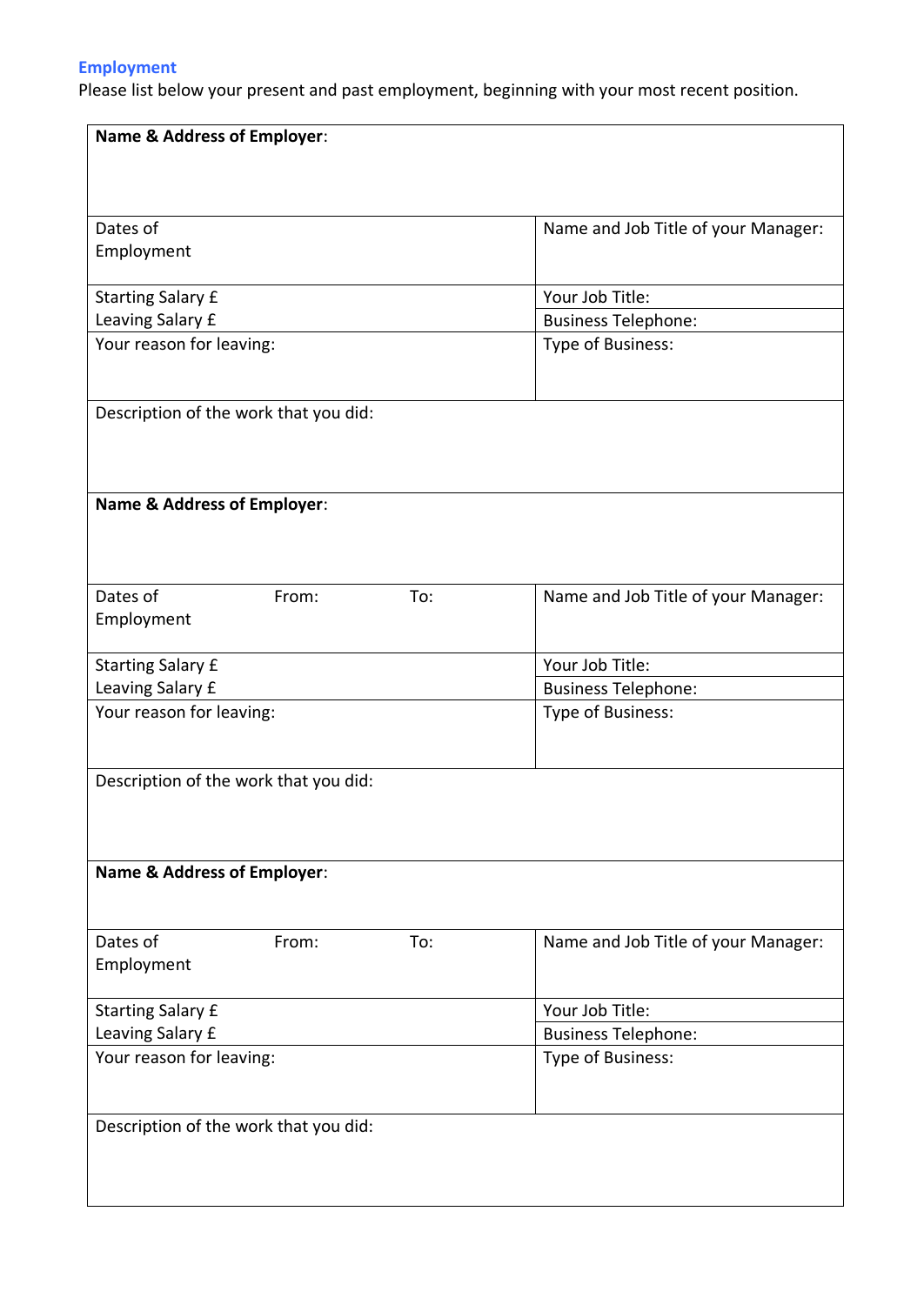| Please describe any other work that you have been involved in. (For example: voluntary, |             |  |  |  |
|-----------------------------------------------------------------------------------------|-------------|--|--|--|
| freelance, project work etc.)                                                           |             |  |  |  |
| Dates /                                                                                 | Description |  |  |  |
| Duration                                                                                |             |  |  |  |
|                                                                                         |             |  |  |  |
|                                                                                         |             |  |  |  |
|                                                                                         |             |  |  |  |

### **Education, Qualifications & Training**

Starting with the most recent, please give details of your education, qualifications and training to date. Include under 'Details' the places that you attended.

| Details | Dates<br>From / To | <b>Qualifications Gained</b> |
|---------|--------------------|------------------------------|
|         |                    |                              |
|         |                    |                              |
|         |                    |                              |
|         |                    |                              |
|         |                    |                              |
|         |                    |                              |
|         |                    |                              |
|         |                    |                              |
|         |                    |                              |
|         |                    |                              |
|         |                    |                              |

### **Experience**

Please give details of any particular experience that you have gained in previous positions, or in activities outside of work, that you feel show your aptitudes and skills for the position applied for: